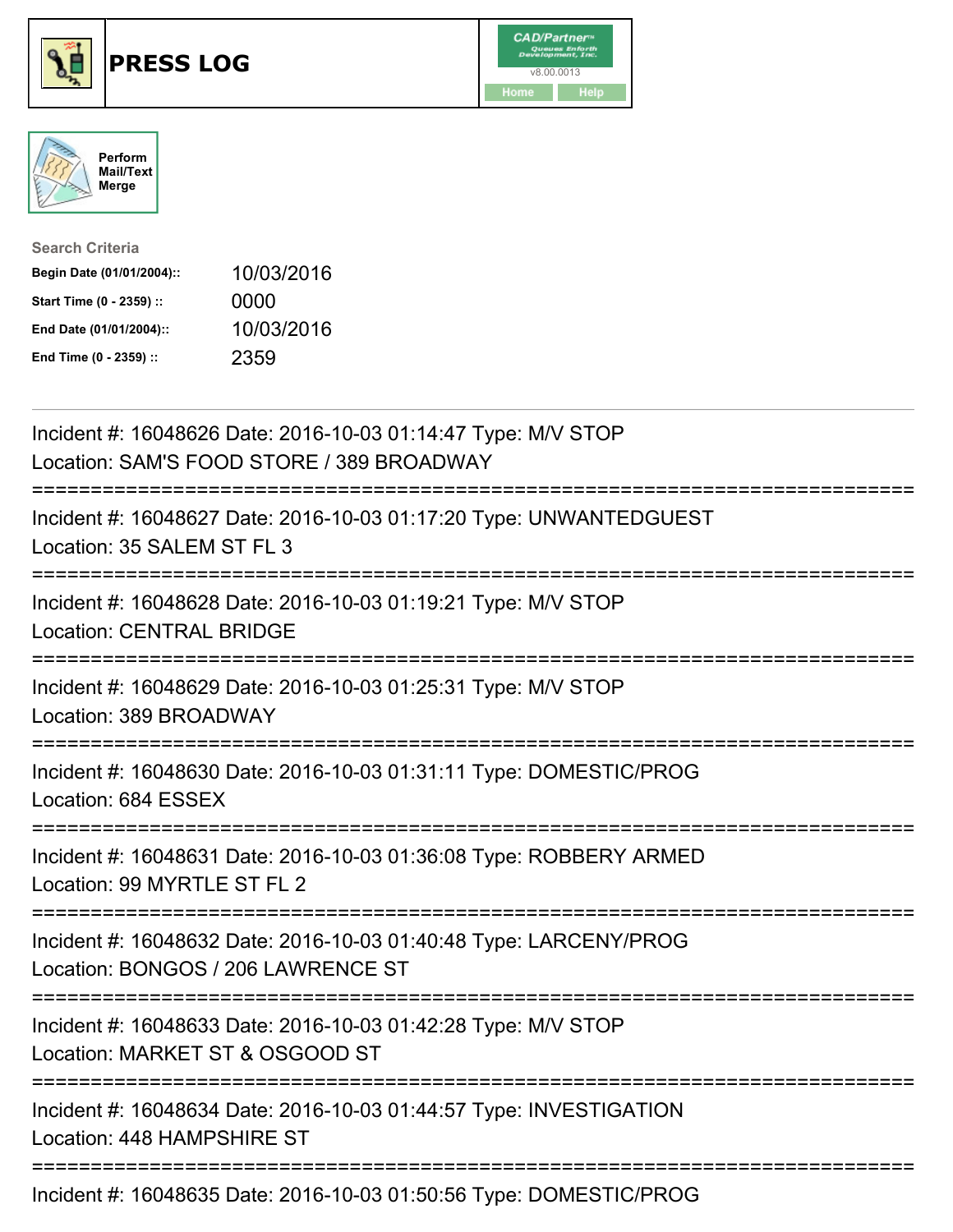Location: 133 ESSEX ST

| Incident #: 16048636 Date: 2016-10-03 01:52:31 Type: ALARMS<br>Location: HENRY OCH RESD. / 119 TRENTON ST             |
|-----------------------------------------------------------------------------------------------------------------------|
| Incident #: 16048637 Date: 2016-10-03 02:01:28 Type: DOMESTIC/PAST<br>Location: 398 SALEM ST                          |
| Incident #: 16048638 Date: 2016-10-03 02:06:21 Type: M/V STOP<br>Location: ALMA ST & MYRTLE ST                        |
| Incident #: 16048640 Date: 2016-10-03 02:08:58 Type: SUICIDE ATTEMPT<br>Location: TOP DONUT / ANDOVER                 |
| Incident #: 16048639 Date: 2016-10-03 02:09:11 Type: BUILDING CHK<br>Location: FRIENDLYS RESTAURANT / 227 WINTHROP AV |
| Incident #: 16048641 Date: 2016-10-03 02:10:56 Type: BUILDING CHK<br>Location: OCOA MARKET / 461 HAMPSHIRE ST         |
| Incident #: 16048642 Date: 2016-10-03 02:13:01 Type: M/V STOP<br>Location: LAWRENCE ST & MYRTLE ST                    |
| Incident #: 16048643 Date: 2016-10-03 02:13:58 Type: M/V STOP<br>Location: BROADWAY & ESSEX ST                        |
| Incident #: 16048644 Date: 2016-10-03 02:19:21 Type: M/V STOP<br>Location: CHESTNUT ST & JACKSON ST                   |
| Incident #: 16048645 Date: 2016-10-03 02:21:28 Type: M/V STOP<br>Location: AMESBURY ST & LEBANON ST                   |
| Incident #: 16048646 Date: 2016-10-03 02:58:52 Type: NOISE ORD<br>Location: 33 SALEM ST FL 2                          |
| Incident #: 16048647 Date: 2016-10-03 02:59:10 Type: BUILDING CHK<br>Location: DUNKIN DONUTS / 63 S UNION ST          |
| Incident #: 16048648 Date: 2016-10-03 03:02:26 Type: NOISE ORD<br>Location: 177 UNION ST                              |
| Incident #: 16048649 Date: 2016-10-03 03:09:09 Type: BUILDING CHK                                                     |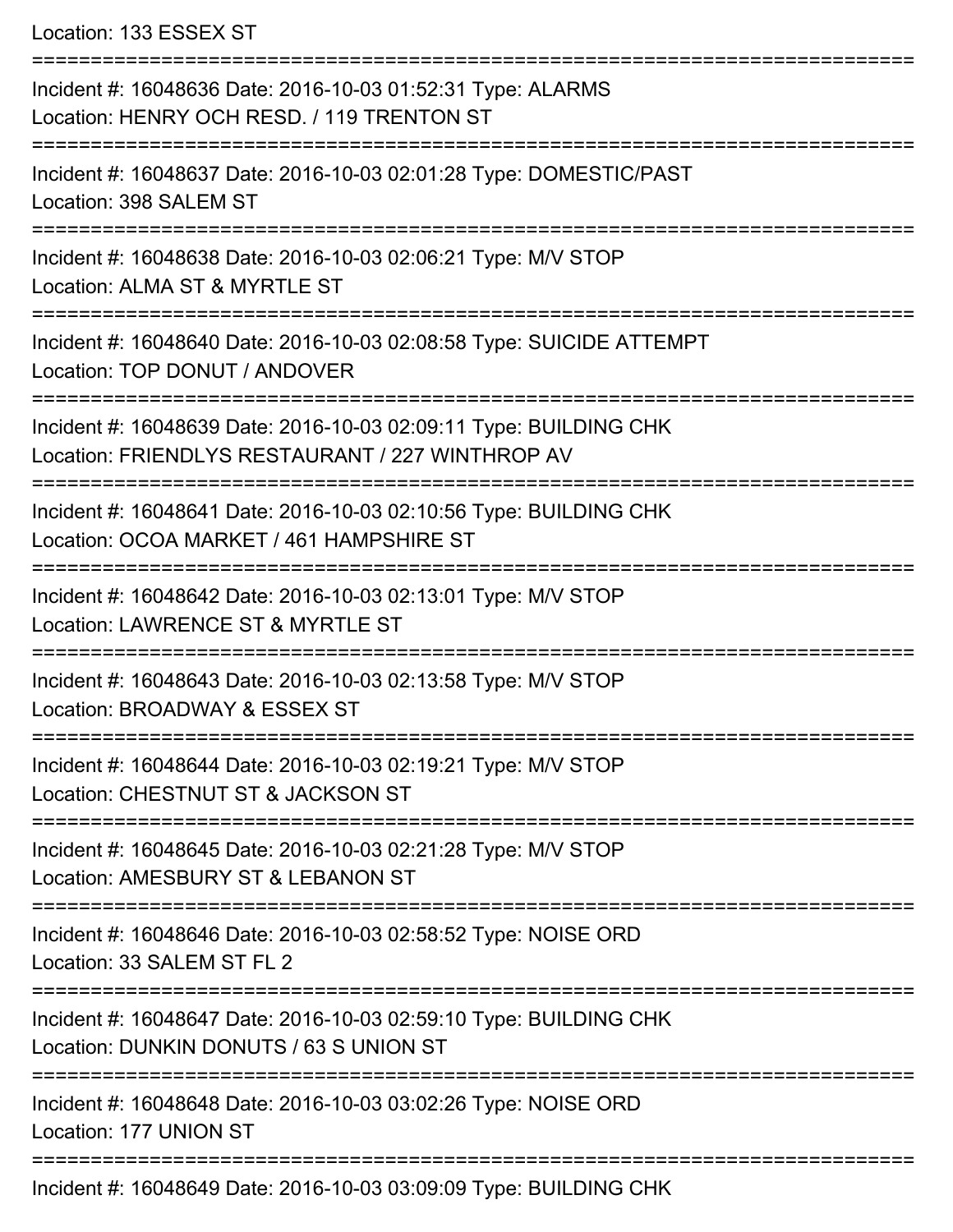| Incident #: 16048650 Date: 2016-10-03 03:13:35 Type: SUS PERS/MV<br>Location: 86 BEACON ST                                    |
|-------------------------------------------------------------------------------------------------------------------------------|
| Incident #: 16048651 Date: 2016-10-03 03:27:45 Type: DISTURBANCE<br>Location: 32-38 SALEM ST                                  |
| Incident #: 16048652 Date: 2016-10-03 03:31:51 Type: MEDIC SUPPORT<br>Location: PARKING GARAGE / 2 MUSEUM SQ                  |
| Incident #: 16048653 Date: 2016-10-03 03:38:58 Type: BUILDING CHK<br>Location: DUNKIN DONUTS / 581 ANDOVER ST                 |
| Incident #: 16048654 Date: 2016-10-03 03:40:09 Type: M/V STOP<br>Location: ARLINGTON ST & LAWRENCE ST                         |
| Incident #: 16048655 Date: 2016-10-03 03:44:01 Type: BUILDING CHK<br>Location: MICHAEL'S MOTOR SALES, INCORP / 54 WINTHROP AV |
| Incident #: 16048656 Date: 2016-10-03 03:44:14 Type: GENERAL SERV<br>Location: APPLETON WY & COMMON ST                        |
| Incident #: 16048657 Date: 2016-10-03 03:52:27 Type: M/V STOP<br>Location: APPLETON ST & METHUEN ST                           |
| Incident #: 16048658 Date: 2016-10-03 03:52:35 Type: DOMESTIC/PROG<br>Location: 381 CHESTNUT #99 FL 1                         |
| Incident #: 16048659 Date: 2016-10-03 04:14:15 Type: TOW OF M/V<br>Location: TRESPASS / 26 INMAN ST                           |
| Incident #: 16048660 Date: 2016-10-03 04:41:57 Type: UNWANTEDGUEST<br>Location: 26 HILLSIDE AV FL 1                           |
| Incident #: 16048661 Date: 2016-10-03 06:26:39 Type: UNWANTEDGUEST<br>Location: 18 BEACON ST                                  |
| Incident #: 16048662 Date: 2016-10-03 07:08:36 Type: TRESPASSING<br>Location: 316 ESSEX ST FL 3                               |
| Incident #: 16048663 Date: 2016-10-03 07:16:43 Type: CLOSE STREET                                                             |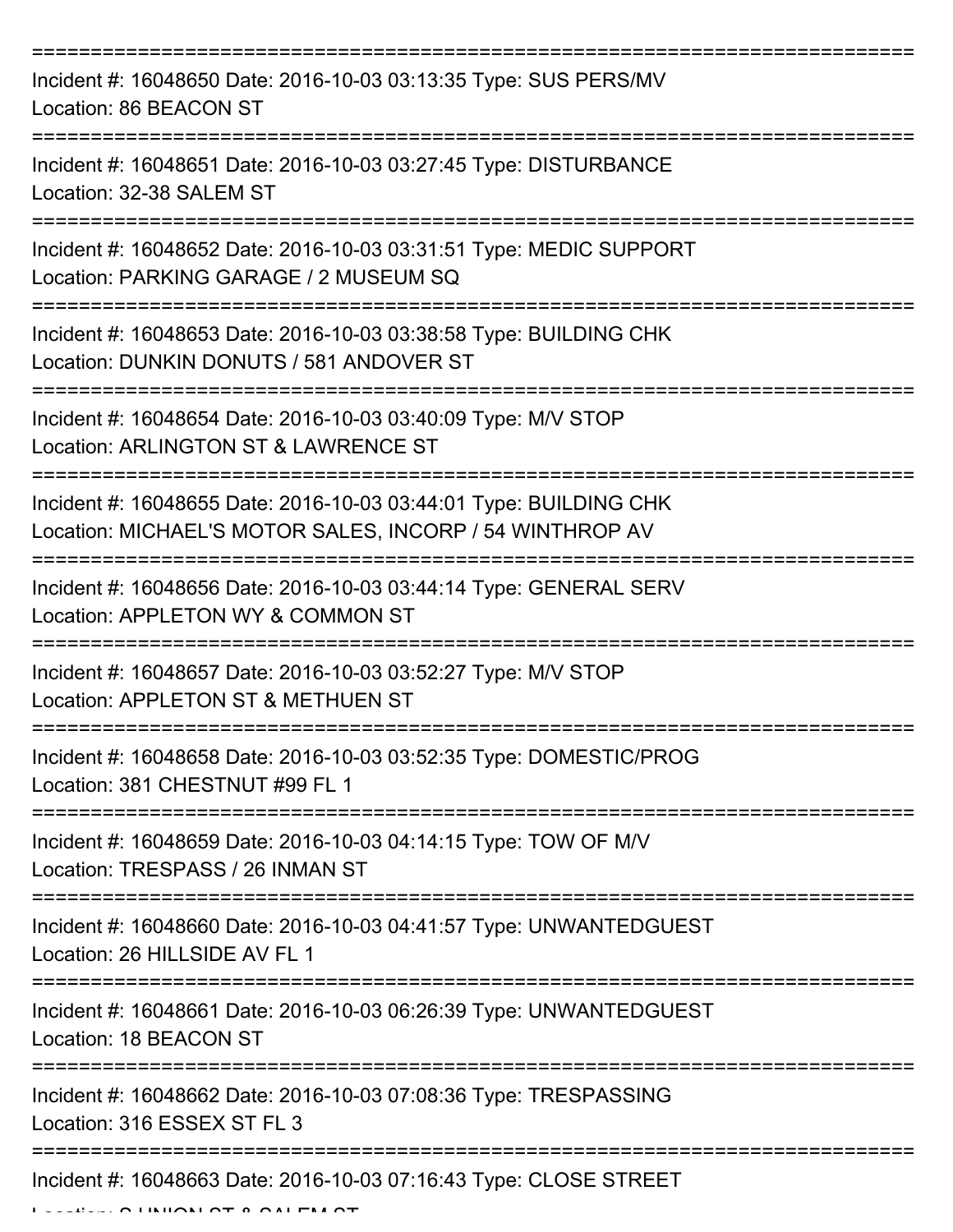| Incident #: 16048664 Date: 2016-10-03 07:40:31 Type: M/V STOP<br>Location: MT VERNON ST & S BROADWAY                       |
|----------------------------------------------------------------------------------------------------------------------------|
| Incident #: 16048665 Date: 2016-10-03 07:45:20 Type: ALARM/BURG<br>Location: INT'L INSTITUTE / 125 AMESBURY ST             |
| Incident #: 16048666 Date: 2016-10-03 07:45:49 Type: AUTO ACC/NO PI<br>Location: DURHAM ST & S BROADWAY                    |
| Incident #: 16048667 Date: 2016-10-03 07:47:09 Type: GENERAL SERV<br>Location: AMESBURY ST & CANAL ST                      |
| Incident #: 16048668 Date: 2016-10-03 07:48:31 Type: PARK & WALK<br>Location: 0 BROADWAY                                   |
| Incident #: 16048669 Date: 2016-10-03 08:04:14 Type: TOW/REPOSSED<br>Location: 45 MYRTLE ST                                |
| Incident #: 16048670 Date: 2016-10-03 08:04:37 Type: M/V STOP<br>Location: S UNION ST & WINTHROP AV                        |
| Incident #: 16048671 Date: 2016-10-03 08:28:35 Type: CLOSE STREET<br>Location: AMES ST & WATER ST                          |
| Incident #: 16048672 Date: 2016-10-03 08:30:59 Type: B&E/PAST<br>Location: 1 GENERAL ST                                    |
| Incident #: 16048673 Date: 2016-10-03 08:36:01 Type: GENERAL SERV<br>Location: ARLINGTON SCHOOL / 150 ARLINGTON ST         |
| Incident #: 16048674 Date: 2016-10-03 08:54:55 Type: AUTO ACC/NO PI<br>Location: APPLETON ST & METHUEN ST                  |
| Incident #: 16048675 Date: 2016-10-03 09:09:30 Type: ALARM/BURG<br>Location: ST MARTIN STORE (LAZARUS HOUSE / 121 ESSEX ST |
| Incident #: 16048676 Date: 2016-10-03 09:12:39 Type: A&B PAST<br>Location: NEW BALANCE ATHLETIC SHOE CORP / 5 S UNION ST   |
| Incident #: 16048677 Date: 2016-10-03 09:26:58 Type: M/V STOP                                                              |

Location: 5BD576 / BROADWAY & LOWELL ST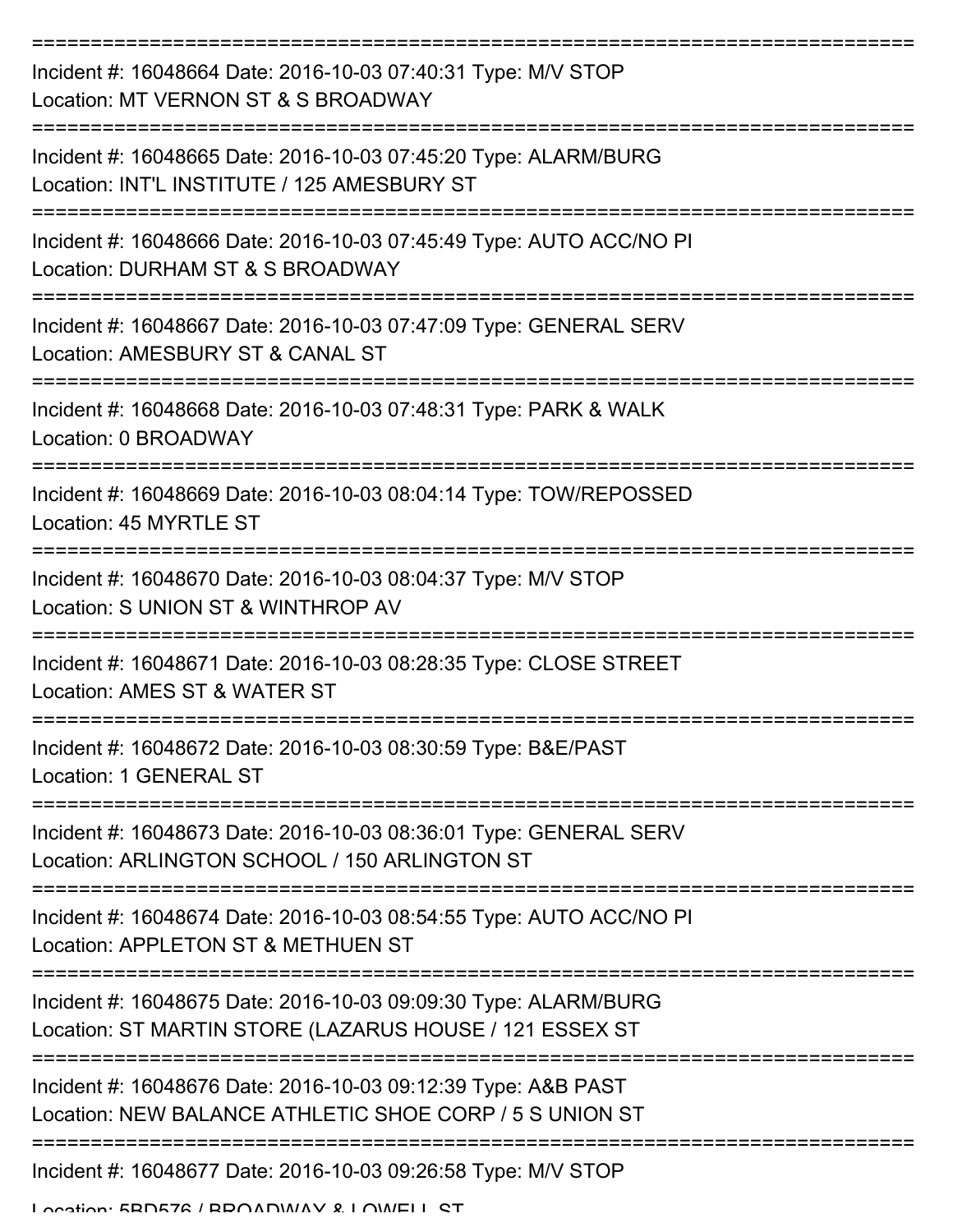| Incident #: 16048678 Date: 2016-10-03 09:33:30 Type: NOTIFICATION<br>Location: 473 ESSEX ST #69 FL 6            |
|-----------------------------------------------------------------------------------------------------------------|
| Incident #: 16048679 Date: 2016-10-03 09:43:51 Type: AUTO ACC/NO PI<br>Location: 49 BLANCHARD ST                |
| Incident #: 16048680 Date: 2016-10-03 09:45:52 Type: TOW OF M/V<br>Location: PLATT ST & SARGENT ST              |
| Incident #: 16048681 Date: 2016-10-03 09:51:00 Type: DISTURBANCE<br>Location: 59 TREMONT ST                     |
| Incident #: 16048682 Date: 2016-10-03 09:53:40 Type: INVEST CONT<br>Location: 70 N PARISH RD                    |
| Incident #: 16048683 Date: 2016-10-03 09:57:24 Type: INVEST CONT<br>Location: 340 LAWRENCE ST                   |
| Incident #: 16048685 Date: 2016-10-03 09:58:18 Type: 209A/VIOLATION<br>Location: 400 ANDOVER ST #301            |
| Incident #: 16048684 Date: 2016-10-03 09:58:50 Type: 209A/SERVE<br>Location: 40 SUMMER ST                       |
| Incident #: 16048686 Date: 2016-10-03 10:00:52 Type: NOTIFICATION<br>Location: 383 HAVERHILL ST                 |
| Incident #: 16048687 Date: 2016-10-03 10:11:01 Type: INVEST CONT<br>Location: 52 CROSBY ST                      |
| Incident #: 16048688 Date: 2016-10-03 10:12:26 Type: COURT DOC SERVE<br>Location: 17 FERRY ST                   |
| Incident #: 16048689 Date: 2016-10-03 10:18:02 Type: MAN DOWN<br>Location: FALLS BRIDGE / null                  |
| Incident #: 16048690 Date: 2016-10-03 10:21:31 Type: SUS PERS/MV<br>Location: LEOS AUTO REPAIR / 157 S BROADWAY |
| Incident #: 16048691 Date: 2016-10-03 10:31:58 Type: ANIMAL COMPL                                               |

Location: 41 BOWDOIN ST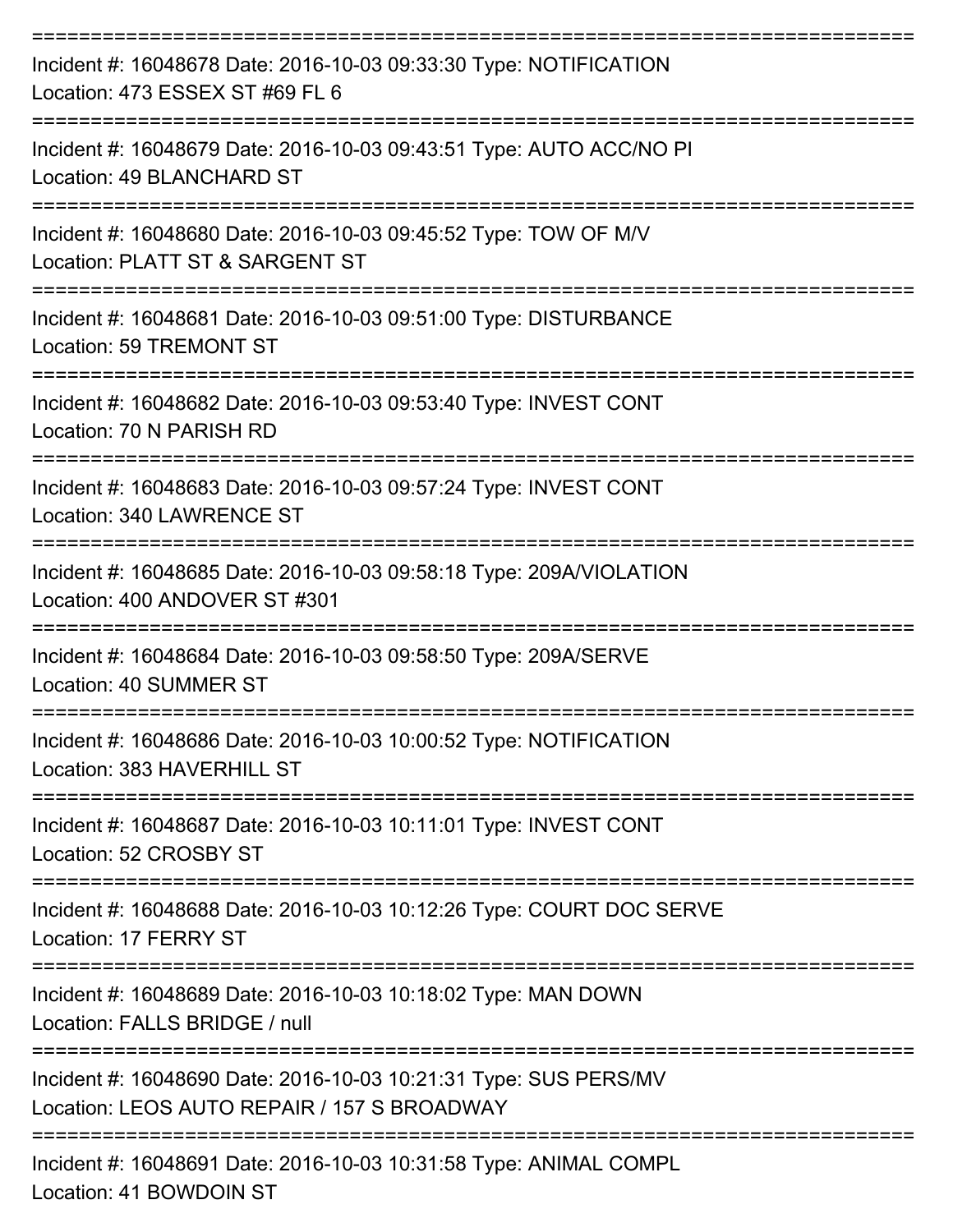| Incident #: 16048692 Date: 2016-10-03 10:35:38 Type: TOW/REPOSSED<br>Location: 60 HAWLEY ST                                           |
|---------------------------------------------------------------------------------------------------------------------------------------|
| Incident #: 16048693 Date: 2016-10-03 10:36:47 Type: M/V STOP<br><b>Location: CENTRAL BRIDGE</b>                                      |
| Incident #: 16048694 Date: 2016-10-03 10:47:38 Type: M/V STOP<br>Location: 490 HAMPSHIRE ST<br>==================================     |
| Incident #: 16048695 Date: 2016-10-03 10:52:14 Type: DISTURBANCE<br>Location: 439.5 ANDOVER ST FL 3                                   |
| Incident #: 16048696 Date: 2016-10-03 10:54:25 Type: COURT DOC SERVE<br>Location: 162 ABBOTT ST                                       |
| Incident #: 16048697 Date: 2016-10-03 10:58:03 Type: DISTURBANCE<br>Location: OLD HIGH SCHOOL / 233 HAVERHILL ST                      |
| :=============================<br>Incident #: 16048698 Date: 2016-10-03 11:00:17 Type: TOW OF M/V<br>Location: APPLETON ST & ESSEX ST |
| Incident #: 16048699 Date: 2016-10-03 11:03:18 Type: COURT DOC SERVE<br>Location: 82 FARLEY ST                                        |
| Incident #: 16048700 Date: 2016-10-03 11:10:28 Type: PARK & WALK<br>Location: BROADWAY                                                |
| Incident #: 16048701 Date: 2016-10-03 11:15:47 Type: COURT DOC SERVE<br>Location: 191 MT VERNON ST                                    |
| Incident #: 16048702 Date: 2016-10-03 11:16:51 Type: INVEST CONT<br><b>Location: HOLLY FAMILY HOSPITAL</b>                            |
| Incident #: 16048703 Date: 2016-10-03 11:20:19 Type: TOW OF M/V<br>Location: APPLETON ST & METHUEN ST                                 |
| Incident #: 16048704 Date: 2016-10-03 11:22:11 Type: INVEST CONT<br>Location: 63 LEXINGTON ST                                         |
| Incident #: 16048705 Date: 2016-10-03 11:27:49 Type: GENERAL SERV<br>Location: GUILMETTE SCHOOL / 80 BODWELL ST                       |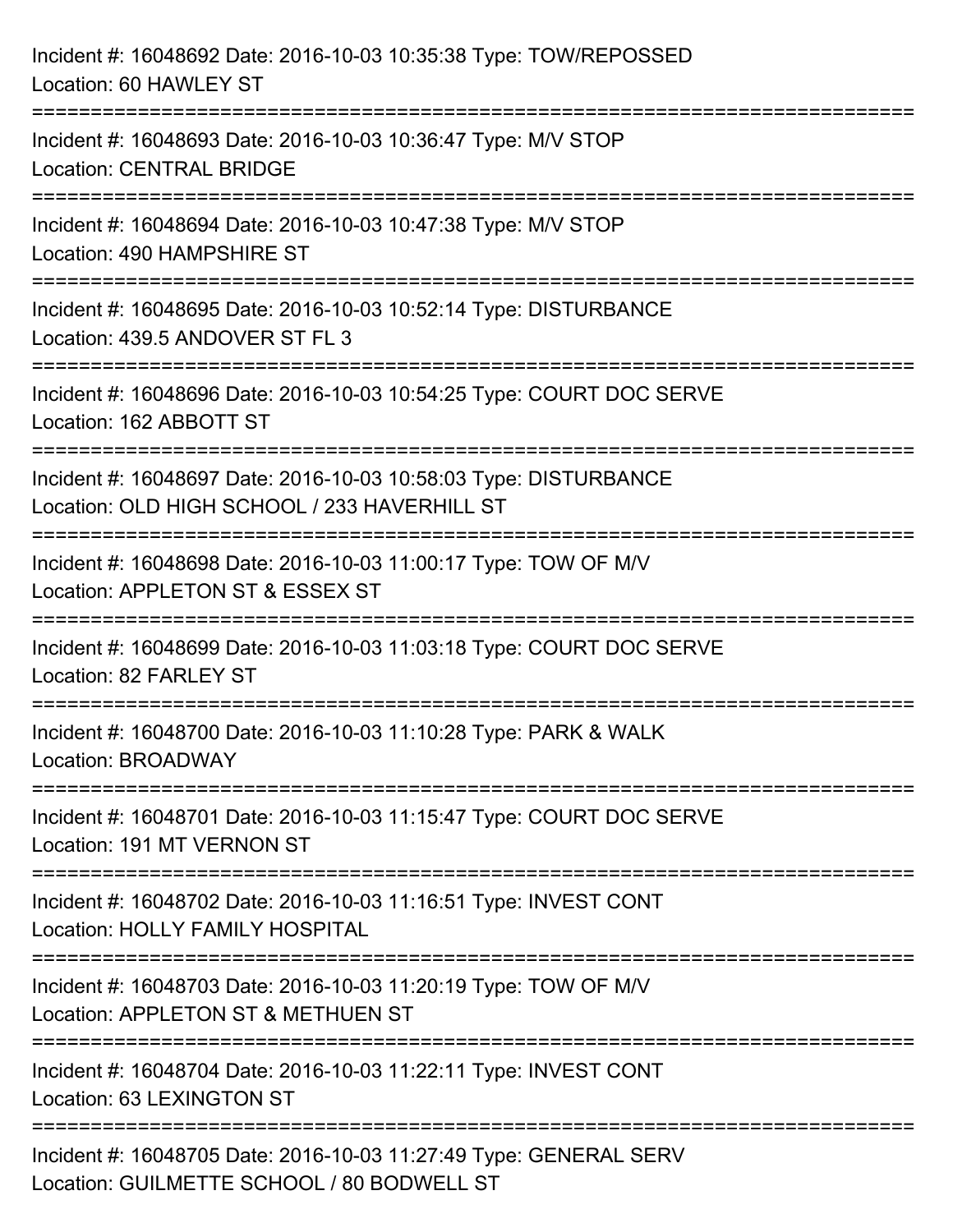| Incident #: 16048707 Date: 2016-10-03 11:32:14 Type: SUICIDE ATTEMPT<br>Location: 65 BROOK ST                                        |
|--------------------------------------------------------------------------------------------------------------------------------------|
| Incident #: 16048706 Date: 2016-10-03 11:32:46 Type: SELECTIVE ENF<br>Location: CORNISH ST & SWAN ST                                 |
| Incident #: 16048708 Date: 2016-10-03 11:39:46 Type: B&E FOLLOW UP<br><b>Location: 1 GENERAL ST</b><br>:============================ |
| Incident #: 16048709 Date: 2016-10-03 11:42:01 Type: M/V STOP<br>Location: BROADWAY & LOWELL ST                                      |
| Incident #: 16048710 Date: 2016-10-03 11:44:59 Type: M/V STOP<br>Location: BROADWAY & LOWELL ST<br>=====================             |
| Incident #: 16048711 Date: 2016-10-03 11:55:10 Type: INVEST CONT<br>Location: 7 WINTER ST                                            |
| Incident #: 16048712 Date: 2016-10-03 11:56:07 Type: M/V STOP<br>Location: AMESBURY ST & LEBANON ST                                  |
| Incident #: 16048713 Date: 2016-10-03 12:00:46 Type: PARK & WALK<br>Location: BRADFORD ST & BROADWAY                                 |
| Incident #: 16048714 Date: 2016-10-03 12:02:23 Type: ANIMAL COMPL<br>Location: 257 BROADWAY #2                                       |
| Incident #: 16048715 Date: 2016-10-03 12:02:49 Type: 209A/VIOLATION<br>Location: 550 BROADWAY #305                                   |
| Incident #: 16048716 Date: 2016-10-03 12:06:47 Type: LARCENY/PAST<br>Location: VIP AUTO PARTS / 90 WINTHROP AV                       |
| Incident #: 16048718 Date: 2016-10-03 12:07:19 Type: FRAUD<br>Location: 61 ARLINGTON ST #5                                           |
| Incident #: 16048717 Date: 2016-10-03 12:09:08 Type: SPECIAL CHECK<br>Location: 340 LAWRENCE ST                                      |
| Incident #: 16048719 Date: 2016-10-03 12:22:49 Type: SPECIAL CHECK<br>Location: 340 LAWRENCE ST                                      |

===========================================================================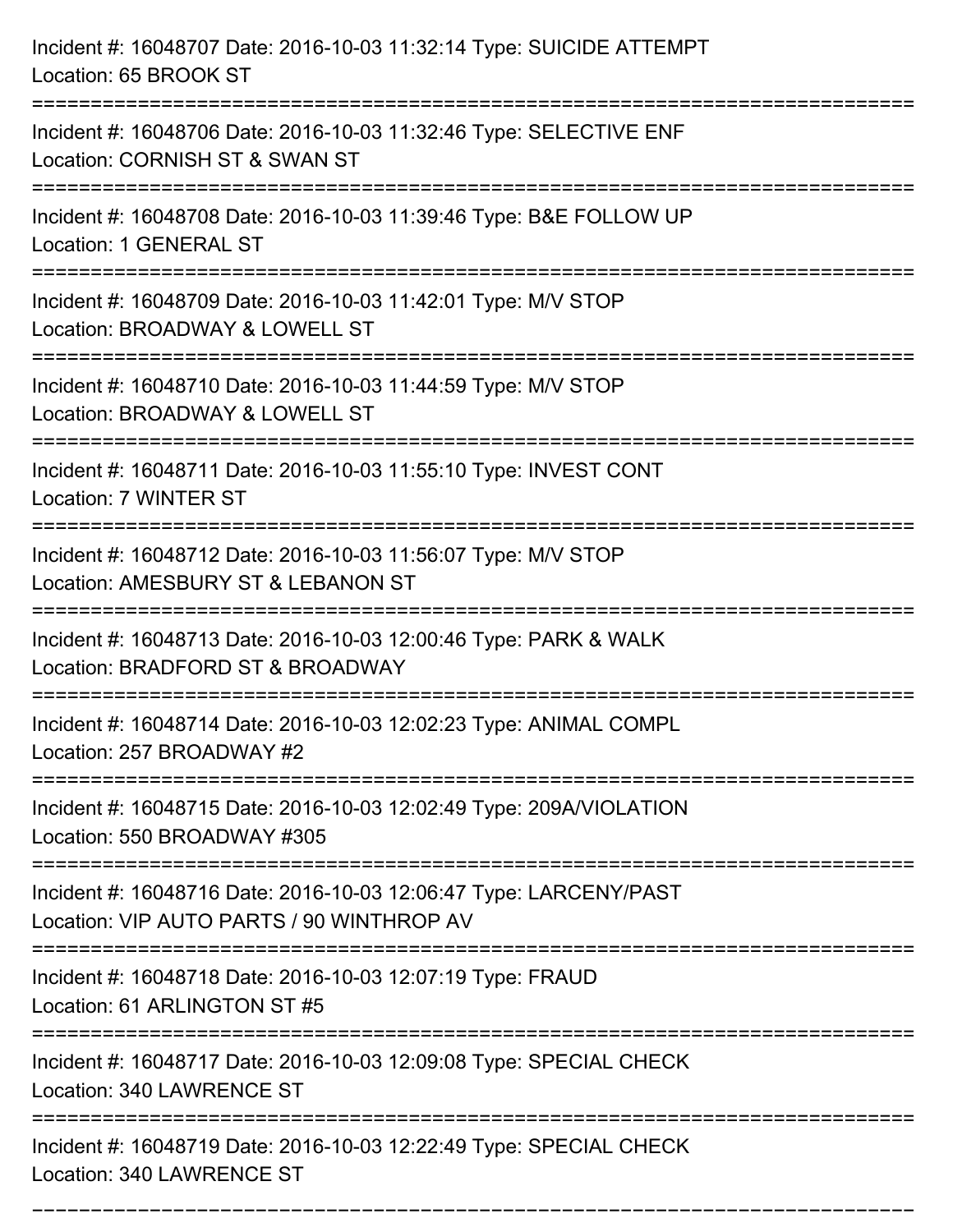| Incident #: 16048720 Date: 2016-10-03 12:34:33 Type: ALARM/BURG<br>Location: TAVERAS RESD / 80 SUNRAY ST                                    |
|---------------------------------------------------------------------------------------------------------------------------------------------|
| :==========================<br>Incident #: 16048721 Date: 2016-10-03 12:35:46 Type: ALARM/BURG<br>Location: MALOMBO RESD / 20 KNOX ST       |
| Incident #: 16048722 Date: 2016-10-03 12:49:53 Type: AUTO ACC/PED<br>Location: 205 BROADWAY                                                 |
| Incident #: 16048723 Date: 2016-10-03 12:51:21 Type: SEX OFF. PAST<br>Location: 108 OXFORD ST                                               |
| Incident #: 16048724 Date: 2016-10-03 12:58:21 Type: A&B PAST<br>Location: CENTRAL BRIDGE / 0 MERRIMACK ST<br>----------------              |
| Incident #: 16048725 Date: 2016-10-03 13:05:43 Type: LARCENY/PAST<br>Location: 163 SALEM ST #1                                              |
| Incident #: 16048726 Date: 2016-10-03 13:19:45 Type: LOST PROPERTY<br>Location: LAWRENCE HIGH SCHOOL / 71 N PARISH RD<br>================== |
| Incident #: 16048727 Date: 2016-10-03 13:22:22 Type: 209A/SERVE<br>Location: 45 BROADWAY                                                    |
| Incident #: 16048728 Date: 2016-10-03 13:23:10 Type: DRUG VIO<br>Location: AUTO ZONE / 380 BROADWAY                                         |
| Incident #: 16048729 Date: 2016-10-03 13:24:08 Type: MAL DAMAGE<br>Location: 75 NEWTON ST                                                   |
| Incident #: 16048730 Date: 2016-10-03 13:27:26 Type: DRUG OVERDOSE<br><b>Location: WEST ST</b>                                              |
| Incident #: 16048731 Date: 2016-10-03 13:41:03 Type: TOW OF M/V<br>Location: 75 AVON ST                                                     |
| Incident #: 16048733 Date: 2016-10-03 13:41:41 Type: FRAUD<br>Location: 11 WALNUT ST                                                        |
| Incident #: 16048732 Date: 2016-10-03 13:41:41 Type: INVEST CONT<br>Location: 53 HAWLEY ST                                                  |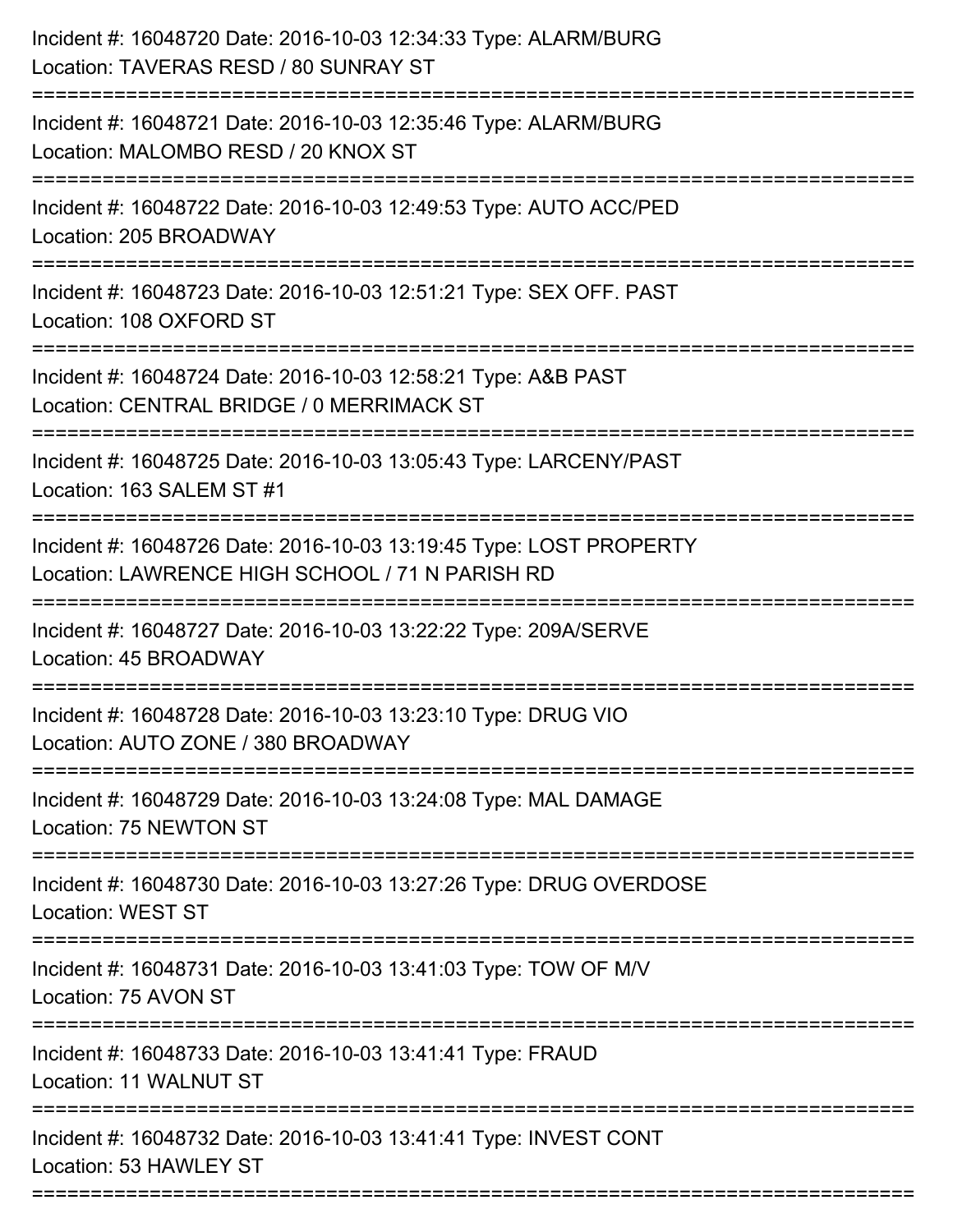Location: 32 JUNIPER ST

| Incident #: 16048735 Date: 2016-10-03 14:01:36 Type: INVESTIGATION<br>Location: WEATHERBEE SCHOOL / 75 NEWTON ST |
|------------------------------------------------------------------------------------------------------------------|
| Incident #: 16048736 Date: 2016-10-03 14:05:21 Type: UNWANTEDGUEST<br>Location: 276 HAMPSHIRE ST #1              |
| Incident #: 16048737 Date: 2016-10-03 14:10:41 Type: CK WELL BEING<br>Location: 340 LAWRENCE ST                  |
| Incident #: 16048738 Date: 2016-10-03 14:13:27 Type: AUTO ACC/NO PI<br>Location: LEAHY SCHOOL / 100 ERVING AV    |
| Incident #: 16048739 Date: 2016-10-03 14:22:40 Type: M/V STOP<br>Location: 247 SALEM ST                          |
| Incident #: 16048740 Date: 2016-10-03 14:31:57 Type: M/V STOP<br>Location: ERVING AV & MYRTLE CT                 |
| Incident #: 16048741 Date: 2016-10-03 14:45:20 Type: M/V STOP<br>Location: FRANKLIN ST & LOWELL ST               |
| Incident #: 16048742 Date: 2016-10-03 14:49:46 Type: M/V STOP<br>Location: HAMPSHIRE ST & HAVERHILL ST           |
| Incident #: 16048743 Date: 2016-10-03 14:52:04 Type: M/V STOP<br>Location: APPLETON ST & ESSEX ST                |
| Incident #: 16048744 Date: 2016-10-03 14:52:42 Type: TOW OF M/V<br>Location: APPLETON ST & ESSEX ST              |
| Incident #: 16048745 Date: 2016-10-03 14:54:15 Type: STOL/MV/PAS<br><b>Location: LAWRENCE ST</b>                 |
| Incident #: 16048746 Date: 2016-10-03 15:00:58 Type: ALARMS<br>Location: KINGDOM HALL / 35 FERRY ST              |
| Incident #: 16048748 Date: 2016-10-03 15:01:46 Type: UNWANTEDGUEST<br>Location: 207 S UNION ST #APT8 FL 3RDFL    |
|                                                                                                                  |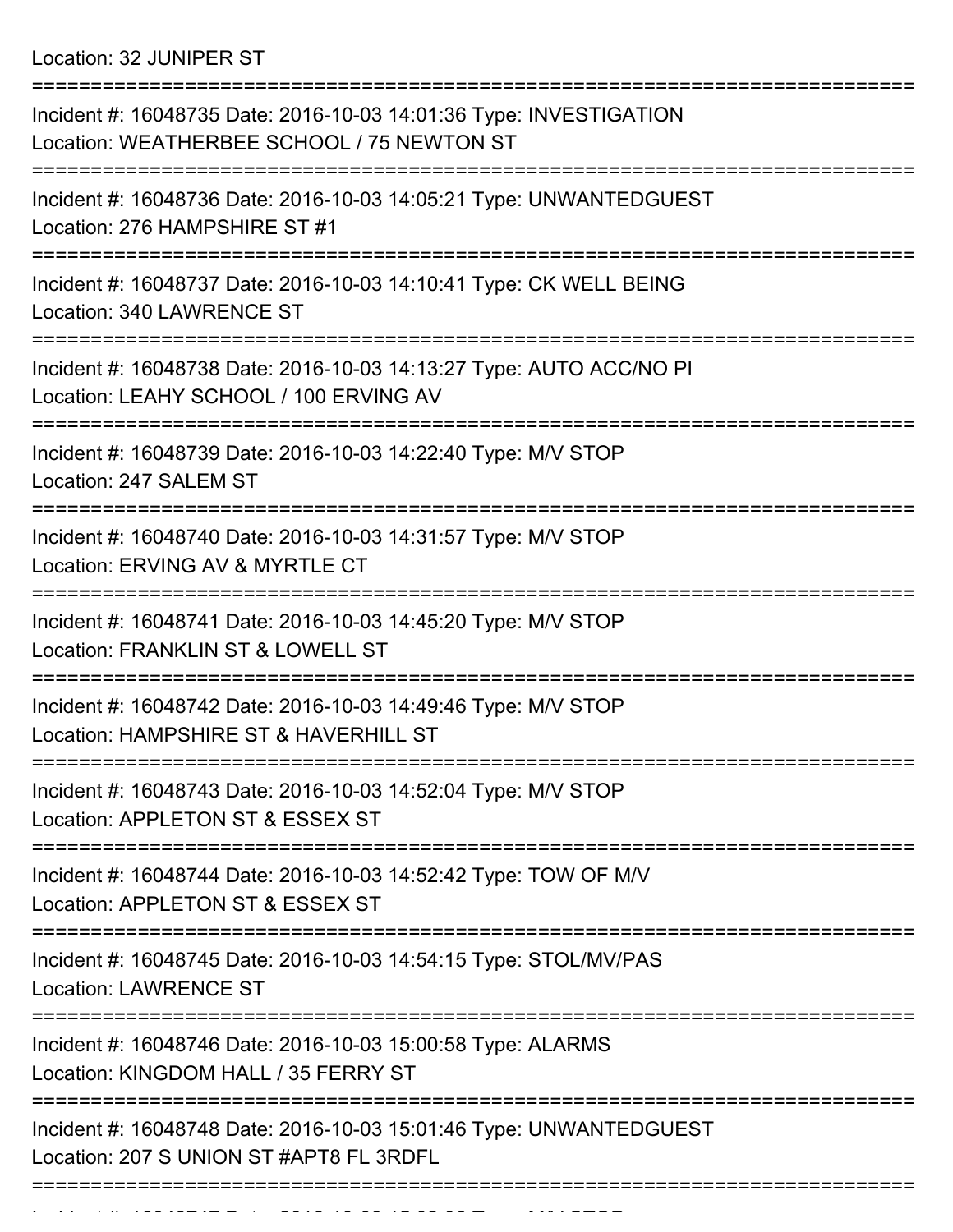Location: 5 BLAKEMORE CT

| Incident #: 16048749 Date: 2016-10-03 15:04:27 Type: SPECIAL CHECK<br>Location: 340 LAWRENCE ST                          |
|--------------------------------------------------------------------------------------------------------------------------|
| Incident #: 16048750 Date: 2016-10-03 15:08:43 Type: ALARM/HOLD<br>Location: GEM GROUP / 9 INTERNATIONAL WY              |
| Incident #: 16048751 Date: 2016-10-03 15:16:59 Type: AUTO ACC/PI<br>Location: HAVERHILL ST & LAWRENCE ST                 |
| Incident #: 16048752 Date: 2016-10-03 15:23:15 Type: M/V STOP<br>Location: 169 HAVERHILL ST                              |
| Incident #: 16048753 Date: 2016-10-03 15:24:51 Type: TRESPASSING<br>Location: 210 MERRIMACK ST                           |
| Incident #: 16048754 Date: 2016-10-03 15:30:27 Type: SHOPLIFTING<br>Location: 73 WINTHROP AV                             |
| Incident #: 16048756 Date: 2016-10-03 15:32:28 Type: HIT & RUN M/V<br>Location: 632 ANDOVER ST #1                        |
| Incident #: 16048755 Date: 2016-10-03 15:33:27 Type: AUTO ACC/PI<br>Location: E HAVERHILL ST & FERRY ST                  |
| Incident #: 16048757 Date: 2016-10-03 15:36:21 Type: TRESPASSING<br>Location: COMMUNITY DENTIST DR. LEWIS / 420 ESSEX ST |
| Incident #: 16048758 Date: 2016-10-03 15:38:47 Type: SUS PERS/MV<br>Location: GUILMETTE SCHOOL / 80 BODWELL ST           |
| Incident #: 16048759 Date: 2016-10-03 15:43:51 Type: M/V STOP<br>Location: FLORAL ST & HUDSON AV                         |
| Incident #: 16048760 Date: 2016-10-03 15:54:55 Type: AUTO ACC/PI<br>Location: FRANKLIN ST & LOWELL ST                    |
| Incident #: 16048761 Date: 2016-10-03 15:58:33 Type: AUTO ACC/NO PI<br>Location: LOAN USA / 92 BROADWAY                  |
|                                                                                                                          |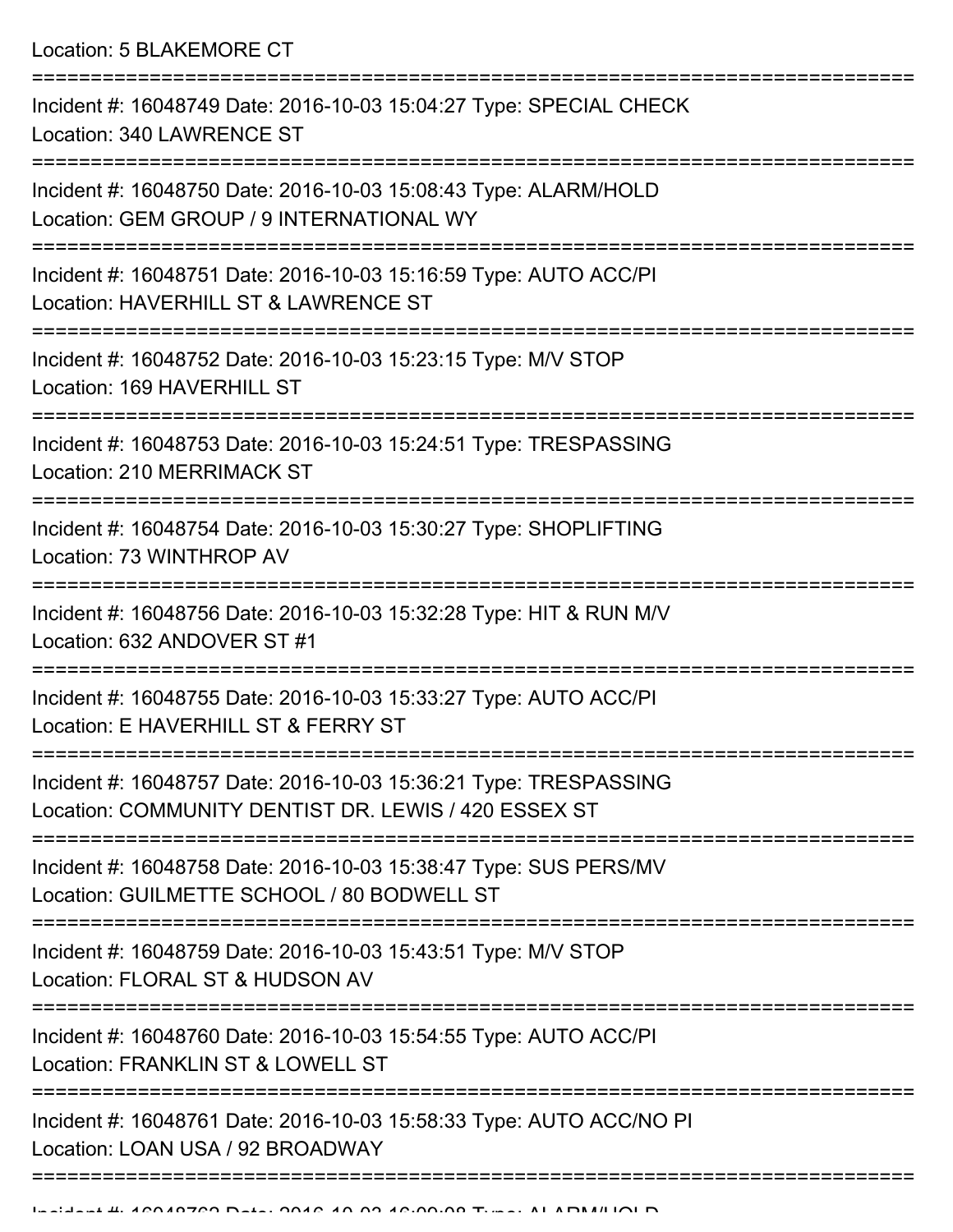| Location: TACO BELL / 79 WINTHROP AV                                                                       |
|------------------------------------------------------------------------------------------------------------|
| Incident #: 16048763 Date: 2016-10-03 16:20:19 Type: M/V STOP<br>Location: HAMPSHIRE ST & VALLEY ST        |
| Incident #: 16048764 Date: 2016-10-03 16:27:27 Type: ALARM/HOLD<br>Location: DUNKIN DONUTS / 61 S UNION ST |
| Incident #: 16048765 Date: 2016-10-03 16:45:27 Type: MAN DOWN<br>Location: 109 UNION ST                    |
| Incident #: 16048766 Date: 2016-10-03 17:27:05 Type: AUTO ACC/NO PI<br><b>Location: WILLOW ST</b>          |
| Incident #: 16048767 Date: 2016-10-03 17:28:44 Type: AUTO ACC/NO PI<br>Location: BROADWAY & LOWELL ST      |
| Incident #: 16048768 Date: 2016-10-03 17:34:23 Type: M/V STOP<br>Location: BROADWAY & HAVERHILL ST         |
| Incident #: 16048769 Date: 2016-10-03 17:44:22 Type: MAN DOWN<br>Location: WALGREENS / 135 BROADWAY        |
| Incident #: 16048771 Date: 2016-10-03 17:48:21 Type: FRAUD<br>Location: 205 BROADWAY                       |
| Incident #: 16048770 Date: 2016-10-03 17:51:40 Type: M/V STOP<br>Location: BROADWAY & LOWELL ST            |
| Incident #: 16048772 Date: 2016-10-03 17:52:46 Type: STOL/MV/PR<br>Location: BROADWAY & MANCHESTER ST      |
| Incident #: 16048773 Date: 2016-10-03 17:59:22 Type: AUTO ACC/PI<br>Location: ELM ST & NEWBURY ST          |
| Incident #: 16048774 Date: 2016-10-03 18:06:24 Type: AUTO ACC/NO PI<br>Location: SPRINT / 160 WINTHROP AV  |
| Incident #: 16048775 Date: 2016-10-03 18:11:34 Type: DISORDERLY<br>Location: ANDOVER ST & OSGOOD ST        |
| Incident #: 16048776 Date: 2016-10-03 18:11:47 Type: ALARM/BURG                                            |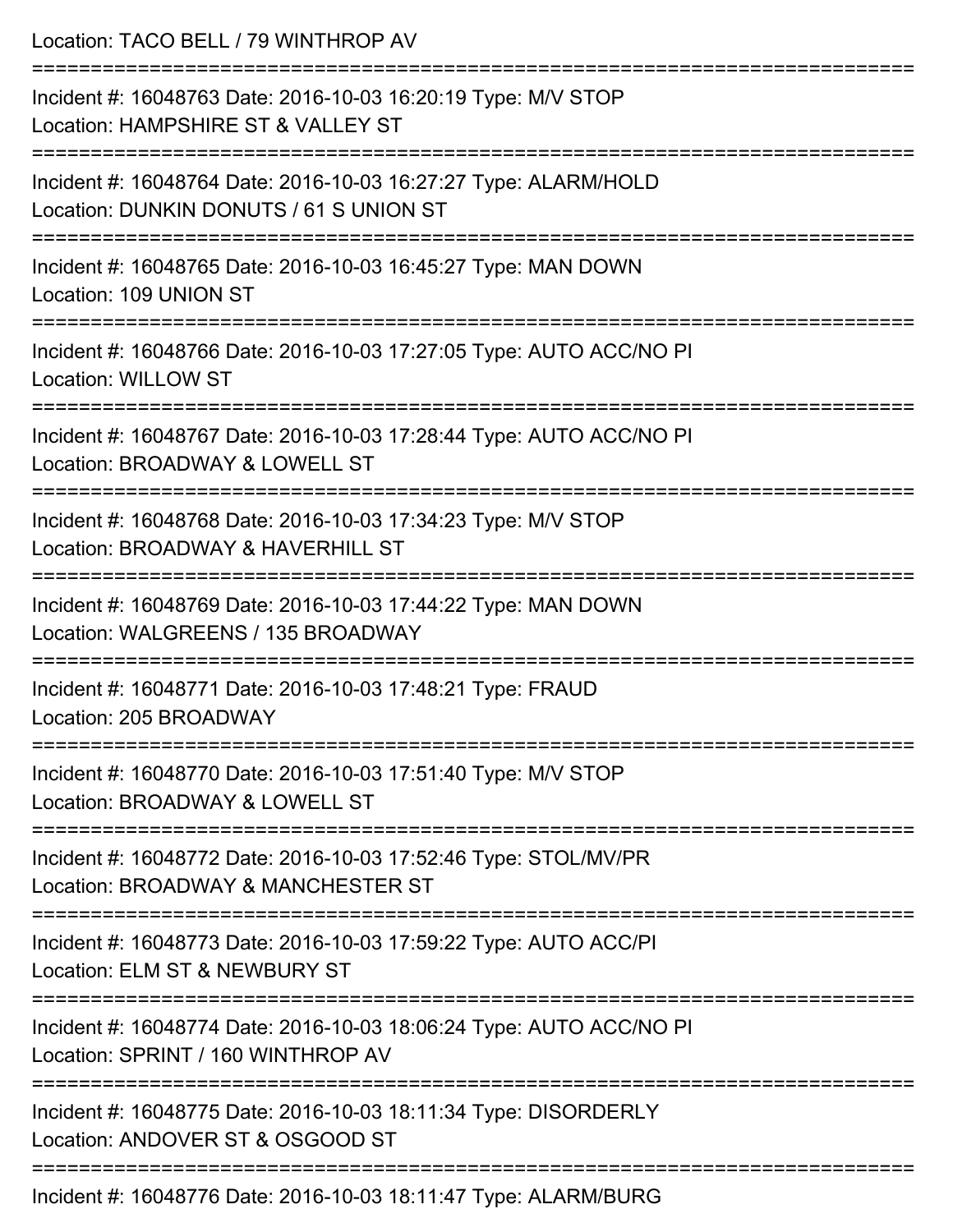| Incident #: 16048777 Date: 2016-10-03 18:22:32 Type: M/V STOP<br>Location: MARBLE AV & WATER ST                          |
|--------------------------------------------------------------------------------------------------------------------------|
| Incident #: 16048778 Date: 2016-10-03 18:23:04 Type: DISTURBANCE<br>Location: BLANCHARD ST & SALEM ST                    |
| Incident #: 16048779 Date: 2016-10-03 18:39:13 Type: SEIZED PROP<br>Location: 90 LOWELL ST                               |
| Incident #: 16048780 Date: 2016-10-03 18:40:38 Type: INVESTIGATION<br>Location: LAWRENCE GENRAL HOSPITAL / 1 GENERAL ST  |
| Incident #: 16048781 Date: 2016-10-03 18:41:15 Type: M/V STOP<br>Location: 317 AMES ST                                   |
| Incident #: 16048782 Date: 2016-10-03 18:48:04 Type: B&E/PAST<br>Location: 190 WALNUT ST FL 1                            |
| Incident #: 16048783 Date: 2016-10-03 18:49:54 Type: INVESTIGATION<br>Location: LAWRENCE GENERAL HOSPITAL / 1 GENERAL ST |
| Incident #: 16048784 Date: 2016-10-03 18:53:41 Type: M/V STOP<br>Location: ALLSTON ST & HIGH ST                          |
| Incident #: 16048785 Date: 2016-10-03 18:58:05 Type: SUS PERS/MV<br>Location: 84 LEXINGTON ST                            |
| Incident #: 16048786 Date: 2016-10-03 19:00:44 Type: INVESTIGATION<br>Location: 230 BAILEY ST                            |
| Incident #: 16048787 Date: 2016-10-03 19:08:34 Type: INVEST CONT<br>Location: 26 STEARNS AV                              |
| Incident #: 16048788 Date: 2016-10-03 19:14:49 Type: MISSING PERS<br>Location: 528 ANDOVER ST                            |
| Incident #: 16048789 Date: 2016-10-03 19:19:08 Type: AUTO ACC/NO PI<br>Location: EXETER ST & WINTHROP                    |
| Incident #: 16048790 Date: 2016-10-03 19:31:29 Type: M/V STOP                                                            |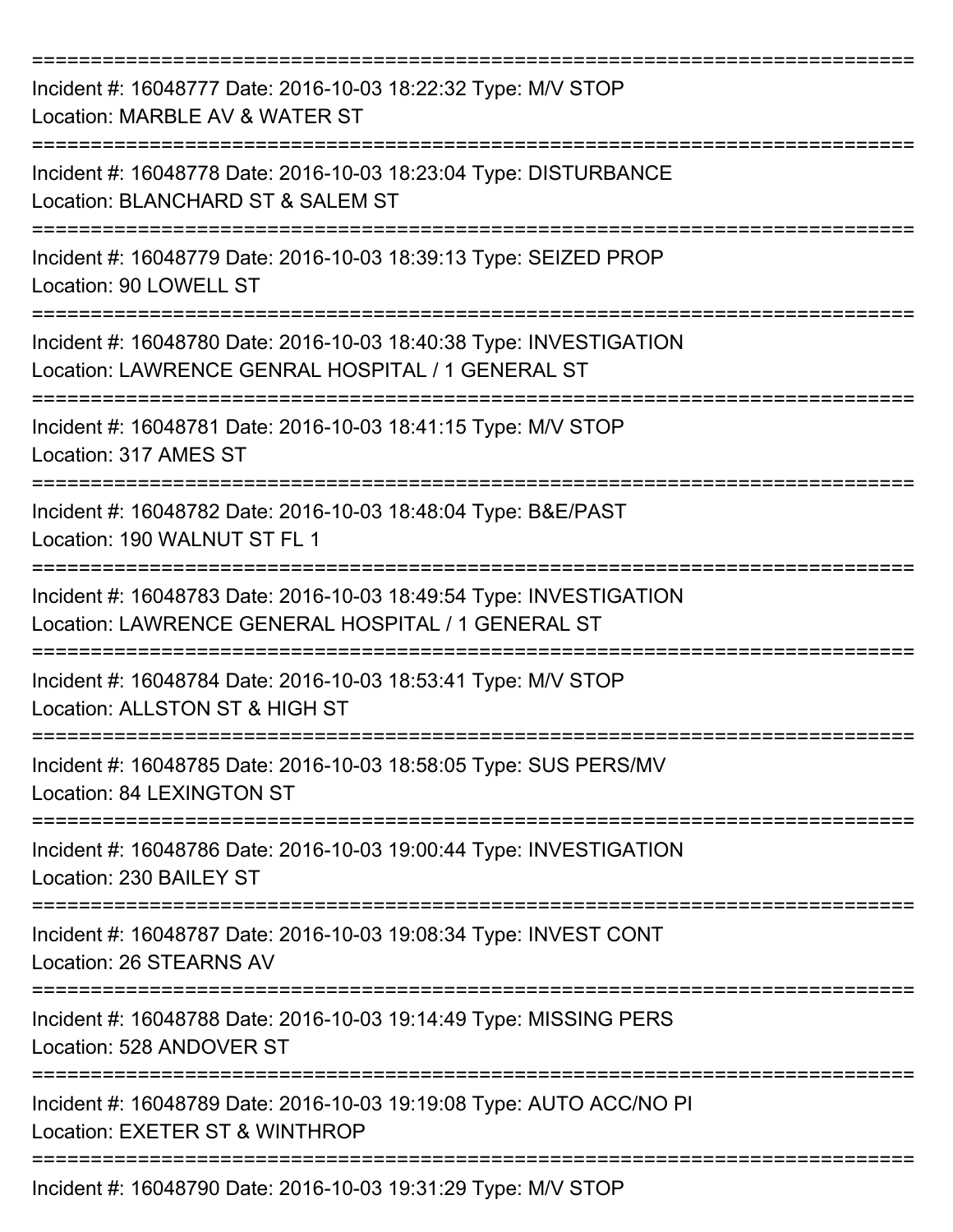| Incident #: 16048792 Date: 2016-10-03 19:33:01 Type: SUS PERS/MV<br>Location: 401 CANAL ST                                 |
|----------------------------------------------------------------------------------------------------------------------------|
| Incident #: 16048791 Date: 2016-10-03 19:33:49 Type: LOCKOUT<br>Location: 9 FULTON ST                                      |
| Incident #: 16048793 Date: 2016-10-03 20:06:06 Type: AUTO ACC/NO PI<br>Location: 582 HAVERHILL ST                          |
| Incident #: 16048794 Date: 2016-10-03 20:26:35 Type: UNWANTEDGUEST<br>Location: 27 IRENE ST FL 3                           |
| Incident #: 16048796 Date: 2016-10-03 20:30:09 Type: SHOTS FIRED<br>Location: 25 SPRINGFIELD ST                            |
| Incident #: 16048795 Date: 2016-10-03 20:30:11 Type: SHOTS FIRED<br>Location: 25 SPRINGFIELD ST                            |
| Incident #: 16048797 Date: 2016-10-03 20:40:08 Type: AUTO ACC/NO PI<br>Location: BERKELEY ST & JACKSON ST                  |
| Incident #: 16048798 Date: 2016-10-03 20:43:11 Type: THREATS<br>Location: 46 MORTON ST FL 2                                |
| Incident #: 16048799 Date: 2016-10-03 21:13:55 Type: B&E/MV/PAST<br>Location: 297 S UNION ST                               |
| Incident #: 16048800 Date: 2016-10-03 21:21:30 Type: LIC PLATE STO<br>Location: 43 FALMOUTH ST                             |
| Incident #: 16048801 Date: 2016-10-03 21:29:24 Type: TOW/REPOSSED<br>Location: 73 ABBOTT ST                                |
| Incident #: 16048802 Date: 2016-10-03 22:05:33 Type: AUTO ACC/UNK PI<br>Location: HAVERHILL ST & UNION ST                  |
| Incident #: 16048804 Date: 2016-10-03 22:28:49 Type: ALARM/BURG<br>Location: NEW ENGLAND CONF UNITED METHOD / 276 ESSEX ST |
| Incident #: 16048803 Date: 2016-10-03 22:31:52 Type: SHOPLIFTING<br>المنتشط الهاها فاستشاهه والمستقبل                      |